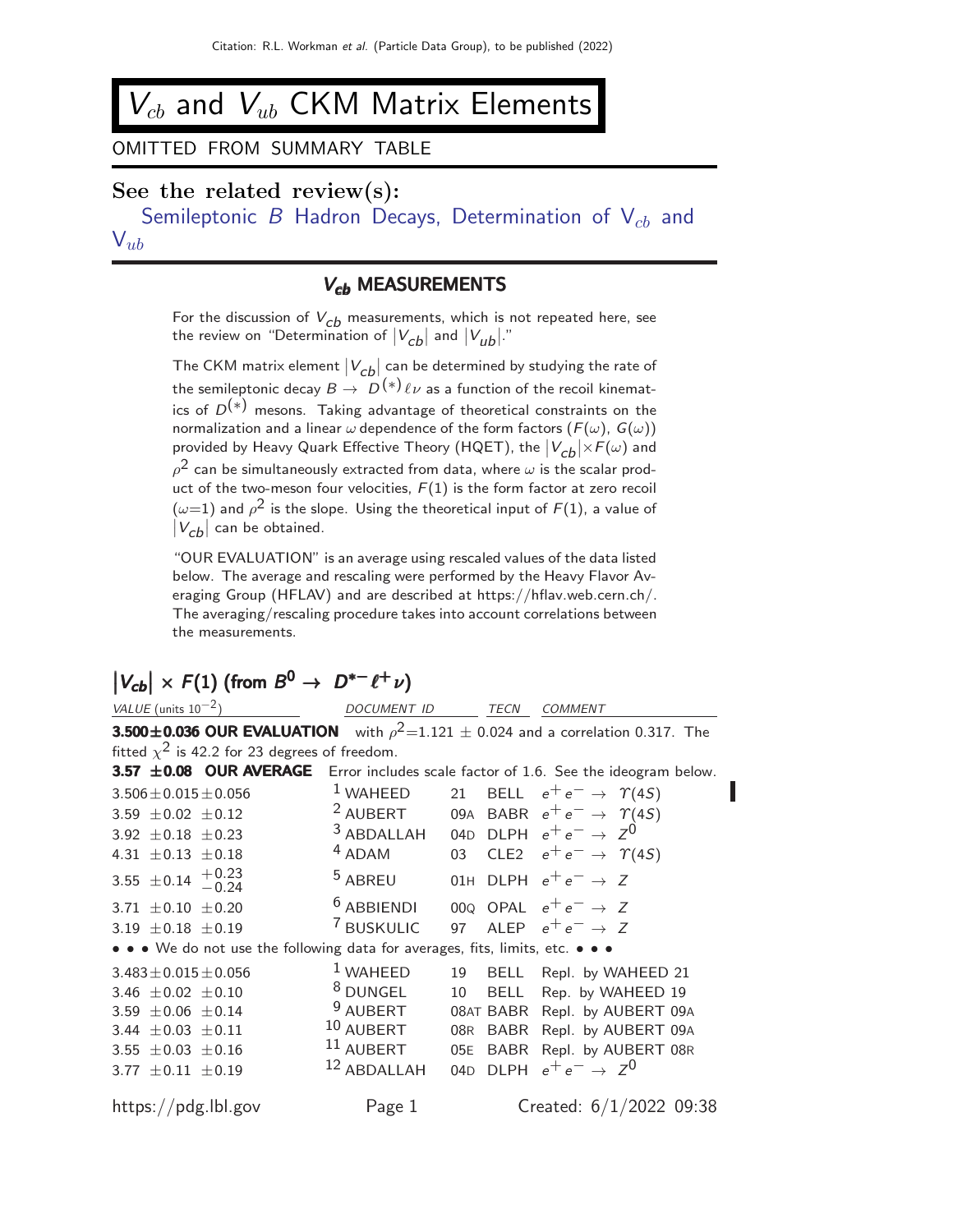

<sup>1</sup> WAHEED 21 uses fully reconstructed  $D^{*-} \ell^+ \nu$  events ( $\ell = e$  or  $\mu$ ) and  $\eta_{EW} = 1.0066$ .  $^2$ Obtained from a global fit to  $B\to~D^{(*)}\ell\nu_\ell$  events, with reconstructed  $\stackrel{\sim}{D^0}\ell$  and  $D^+\ell$ final states and  $\rho^2=1.22\pm 0.02\pm 0.07.$ 

- 3 Measurement using fully reconstructed  $D^*$  sample with a  $\rho^2 = 1.32 \pm 0.15 \pm 0.33$ .
- 4 Average of the  $B^0 \to D^*(2010)^-\ell^+\nu$  and  $B^+ \to \overline{D}^*(2007))\ell^+\nu$  modes with  $\rho^2=0$  $1.61 \pm 0.09 \pm 0.21$  and  $f_{+-} = 0.521 \pm 0.012$ .
- $5$  ABREU 01H measured using about 5000 partial reconstructed  $D^*$  sample with a  $\rho^2$ =1.34  $\pm$  0.14 $^{+0.24}_{-0.22}$ .
- $6$  ABBIENDI 00Q: measured using both inclusively and exclusively reconstructed  $D^{*\pm}$ samples with a  $\rho^2{=}1.21$   $\pm$  0.12  $\pm$  0.20. The statistical and systematic correlations between  $|V_{\bm{C}\bm{b}}| \times F(1)$  and  $\rho^2$  are 0.90 and 0.54 respectively.
- $7$  BUSKULIC 97: measured using exclusively reconstructed  $D^{*\pm}$  with a  $a^2$  = 0.31  $\pm$  0.17  $\pm$ 0.08. The statistical correlation is 0.92.
- 8 Uses fully reconstructed  $D^{*-} \ell^+ \nu$  events  $(\ell = e \text{ or } \mu)$ .
- 9 Measured using the dependence of  $B^ \rightarrow$   $D^{*0}e^-\overline{\nu}_e$  decay differential rate and the form factor description by CAPRINI 98 with  $\rho^2=1.16\pm0.06\pm0.08.$
- $10$  Measured using fully reconstructed  $D^*$  sample and a simultaneous fit to the Caprini-Lellouch-Neubert form factor parameters:  $\rho^2 = 1.191 \pm 0.048 \pm 0.028$ ,  $R_1(1) = 1.429 \pm 0.023$  $0.061 \pm 0.044$ , and  $R_2(1) = 0.827 \pm 0.038 \pm 0.022$ .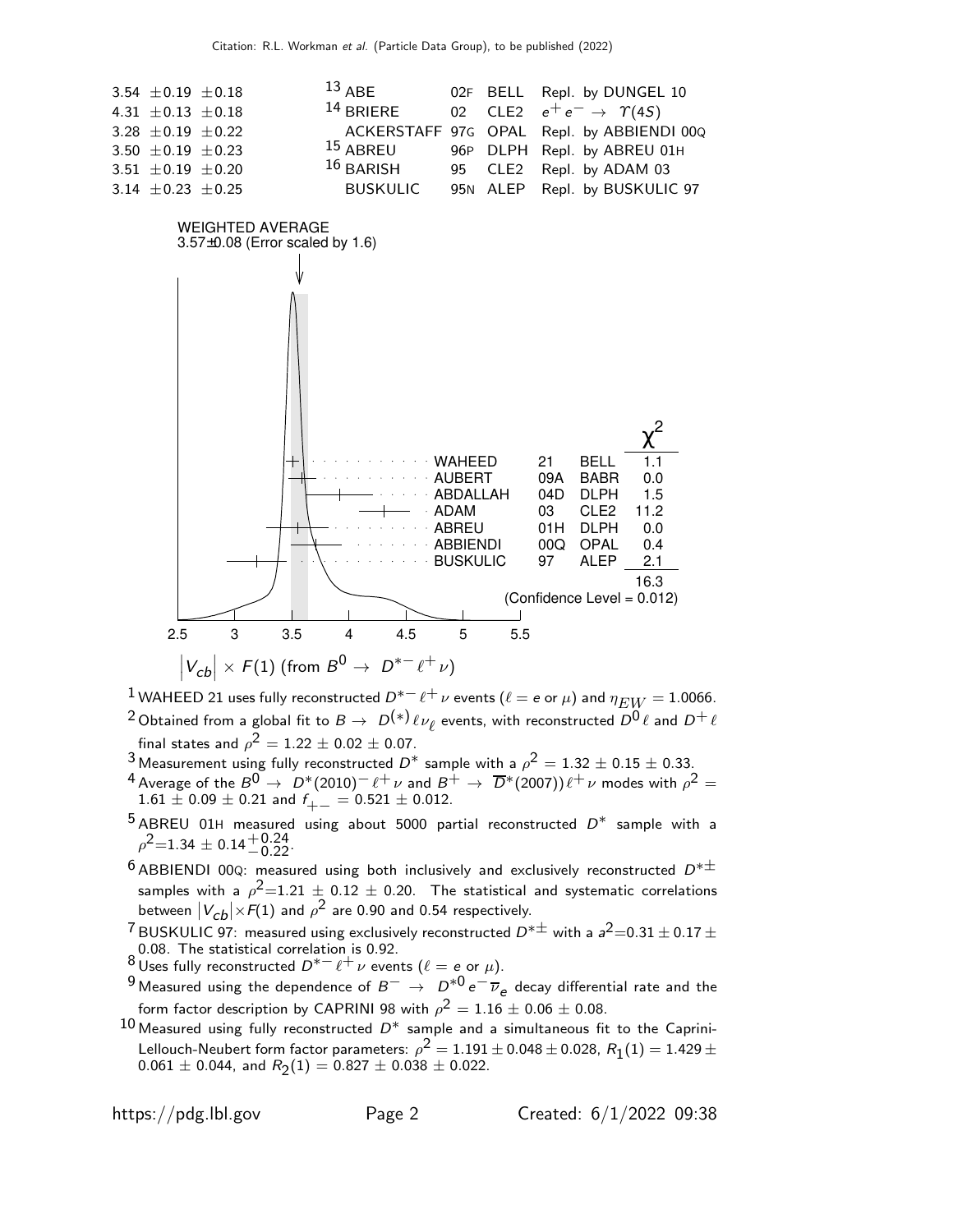- $^{11}$  Measurement using fully reconstructed  $D^*$  sample with a  $\rho^2 = 1.29 \pm 0.03 \pm 0.27.$
- 12 Combines with previous partial reconstructed  $D^*$  measurement with a  $\rho^2 = 1.39 \pm 0.10 \pm 1.00$ 0.33.
- 13 Measured using exclusive  $B^0 \rightarrow D^*(892)^- e^+ \nu$  decays with  $\rho^2 = 1.35 \pm 0.17 \pm 0.19$ and a correlation of 0.91.
- 14 BRIERE 02 result is based on the same analysis and data sample reported in ADAM 03.  $^{15}$  ABREU 96P: measured using both inclusively and exclusively reconstructed  $D^{*\pm}$  samples.
- 16 BARISH 95: measured using both exclusive reconstructed  $B^0 \rightarrow D^{*-} \ell^+ \nu$  and  $B^+ \rightarrow$  $D^{*0}$  $\ell^+$   $\nu$  samples. They report their experiment's uncertainties  $\pm 0.0019 \pm 0.0018 \pm 0.001$ 0.0008, where the first error is statistical, the second is systematic, and the third is the uncertainty in the lifetimes. We combine the last two in quadrature.

| $ V_{cb}  \times G(1)$ (from $B \to D^- \ell^+ \nu$ )                                       |                          |  |  |                                                                |  |  |  |
|---------------------------------------------------------------------------------------------|--------------------------|--|--|----------------------------------------------------------------|--|--|--|
| VALUE                                                                                       | DOCUMENT ID TECN COMMENT |  |  |                                                                |  |  |  |
| <b>0.04153±0.00098 OUR EVALUATION</b> with $\rho^2$ =1.129 ± 0.033 and a correlation 0.758. |                          |  |  |                                                                |  |  |  |
| The fitted $\chi^2$ is 4.6 for 8 degrees of freedom.                                        |                          |  |  |                                                                |  |  |  |
| $0.0422 \pm 0.0010$ OUR AVERAGE                                                             |                          |  |  |                                                                |  |  |  |
| $0.04229 \pm 0.00137$                                                                       |                          |  |  | <sup>1</sup> GLATTAUER 16 BELL $e^+e^- \rightarrow \gamma(4S)$ |  |  |  |
| $0.0423 \pm 0.0019 \pm 0.0014$                                                              | <sup>2</sup> AUBERT      |  |  | 10 BABR $e^+e^- \rightarrow \gamma(4S)$                        |  |  |  |
| $0.0431 \pm 0.0008 \pm 0.0023$                                                              | $3$ AUBERT               |  |  | 09A BABR $e^+e^- \rightarrow \Upsilon(4S)$                     |  |  |  |
| $0.0416 \pm 0.0047 \pm 0.0037$                                                              |                          |  |  | <sup>4</sup> BARTELT 99 CLE2 $e^+e^- \rightarrow \gamma(45)$   |  |  |  |
| $0.0278 + 0.0068 + 0.0065$                                                                  | <sup>5</sup> BUSKULIC    |  |  | 97 ALEP $e^+e^- \rightarrow Z$                                 |  |  |  |
| • • • We do not use the following data for averages, fits, limits, etc. • • •               |                          |  |  |                                                                |  |  |  |
| $0.0411 \pm 0.0044 \pm 0.0052$                                                              | $6$ ABE                  |  |  | 02E BELL Repl. by GLATTAUER 16                                 |  |  |  |
| $0.0337 \pm 0.0044 + 0.0072$                                                                | <sup>7</sup> ATHANAS     |  |  | 97 CLE2 Repl. by BARTELT 99                                    |  |  |  |

- $^1$  Obtained from a fit to the combined partially reconstructed  $B\to \overline D \ell \nu_\ell$  sample while tagged by the other fully reconstructed  $B$  meson in the event. Also reports fitted  $\rho^2=$  $1.09\pm0.05.$
- $^2$ Obtained from a fit to the combined  $B\to\ \overline D \ell^+\ \nu_\ell$  sample in which a hadronic decay of the second  $B$  meson is fully reconstructed and  $\rho^2=1.20\pm0.09\pm0.04.$
- $^3$ Obtained from a global fit to  $B\to~D^{(*)}\ell\nu_\ell$  events, with reconstructed  $D^0\ell$  and  $D^+\ell$ final states and  $\rho^2=1.20\pm0.04\pm0.07.$
- <sup>4</sup> BARTELT 99: measured using both exclusive reconstructed  $B^0 \rightarrow D^- \ell^+ \nu$  and  $B^+ \rightarrow$  $D^0\ell^+\nu$  samples.
- $^5$  BUSKULIC 97: measured using exclusively reconstructed  $D^\pm$  with a  $a^2$   $=$   $-$  0.05  $\pm$  0.53  $\pm$ 0.38. The statistical correlation is 0.99.
- 6 Using the missing energy and momentum to extract kinematic information about the undetected neutrino in the  $B^0 \rightarrow D^- \ell^+ \nu$  decay.

7 ATHANAS 97: measured using both exclusive reconstructed  $B^0 \to D^- \ell^+ \nu$  and  $B^+ \to$  $D^0\ell^+\nu$  samples with a  $\rho^2$ =0.59  $\pm$  0.22  $\pm$  0.12 $^+$ 0.59. They report their experiment's uncertainties  $\pm 0.0044 \pm 0.0048 \frac{+0.0053}{-0.0012}$ , where the first error is statistical, the second is systematic, and the third is the uncertainty due to the form factor model variations. We combine the last two in quadrature.